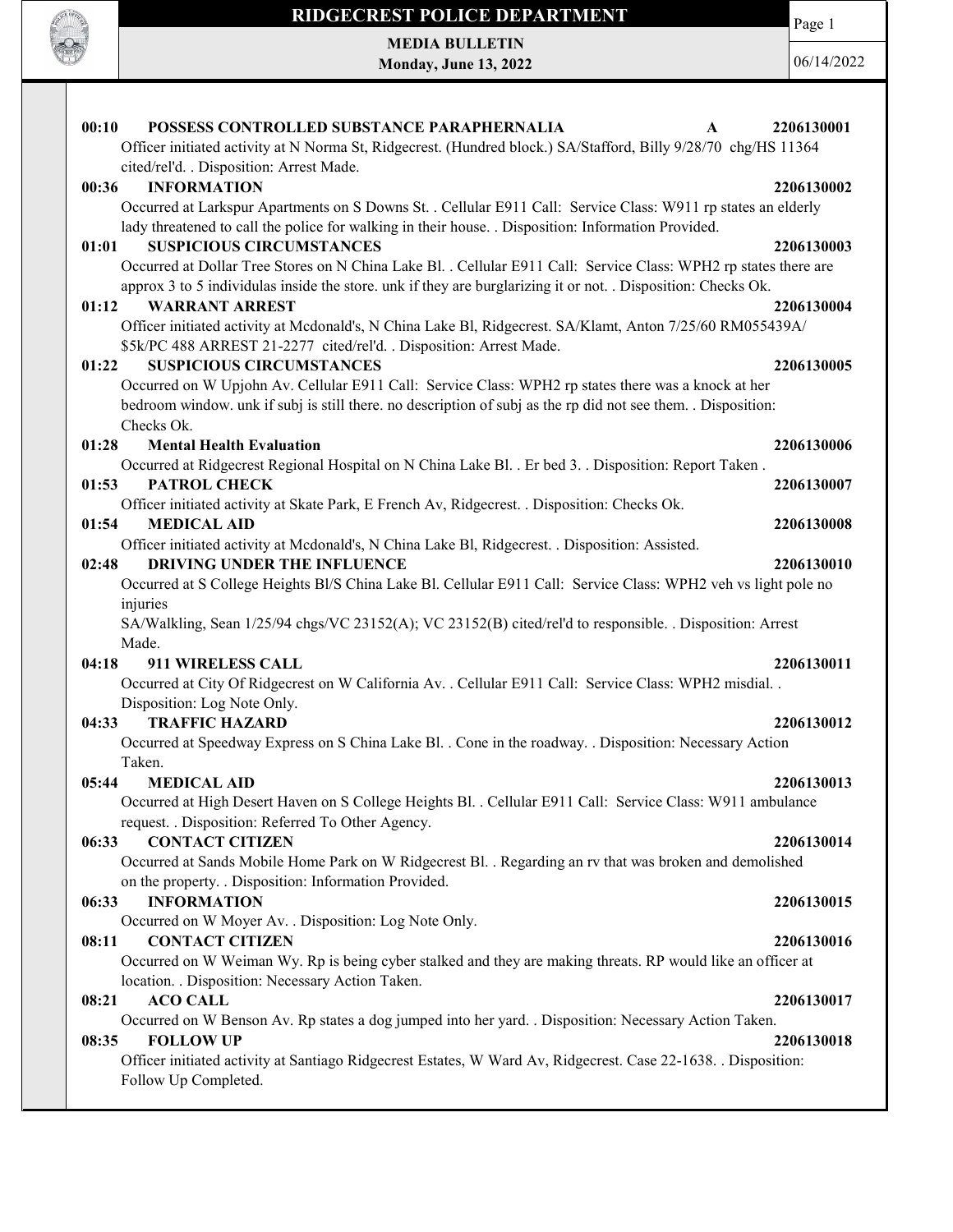

MEDIA BULLETIN Monday, June 13, 2022

**SOF OFFICER** 

| 08:37<br><b>FOLLOW UP</b>                                                                                                                                                                               | 2206130019 |
|---------------------------------------------------------------------------------------------------------------------------------------------------------------------------------------------------------|------------|
| Officer initiated activity at W Ridgecrest Bl, Ridgecrest. . Disposition: Necessary Action Taken.<br>08:43<br><b>SUSPICIOUS CIRCUMSTANCES</b>                                                           | 2206130020 |
| Occurred on S Silver Ridge St. rp believes there are juvs on the roof. . Disposition: Checks Ok.                                                                                                        |            |
| 08:51<br><b>WELFARE CHECK</b>                                                                                                                                                                           | 2206130021 |
| Occurred at S Warner St/W Haloid Av. Male with shorts no shirt laying on the ground. . Disposition: Gone On<br>Arrival.                                                                                 |            |
| <b>TICKET SIGN OFF</b><br>08:56                                                                                                                                                                         | 2206130022 |
| Occurred at City Of Ridgecrest on W California Av. . Ticket sign off. . Disposition: Necessary Action Taken.                                                                                            |            |
| <b>290 REGISTRANT</b><br>08:59                                                                                                                                                                          | 2206130023 |
| Occurred at City Of Ridgecrest on W California Av. Disposition: Necessary Action Taken.<br><b>INFORMATION RECEIVED</b><br>09:28                                                                         | 2206130024 |
| Occurred on E Beth Ln. Debit card found by her house. . Disposition: Log Note Only.                                                                                                                     |            |
| 09:31<br><b>PARKING VIOLATION</b>                                                                                                                                                                       | 2206130025 |
| Officer initiated activity at S Sanders St, Ridgecrest. . Disposition: Citation.<br>09:42<br><b>WELFARE CHECK</b>                                                                                       | 2206130026 |
| Occurred at Santiago Ridgecrest Estates on W Ward Av. . Inc#2206110039 - RP requesting contact after                                                                                                    |            |
| WELCK is done and would like an Officer to go inside to check on her. Disposition: Checks Ok.                                                                                                           |            |
| 10:10<br><b>FOLLOW UP</b>                                                                                                                                                                               | 2206130027 |
| Officer initiated activity at N Scott St, Ridgecrest. . Disposition: Necessary Action Taken.                                                                                                            |            |
| 10:18<br><b>MEDICAL AID</b>                                                                                                                                                                             | 2206130028 |
| Occurred on S Farragut St. ambulance request. . Disposition: Referred To Other Agency.                                                                                                                  |            |
| <b>FOLLOW UP</b><br>10:19<br>Officer initiated activity at W Ward Av, Ridgecrest. . Disposition: Necessary Action Taken.                                                                                | 2206130029 |
| <b>FOUND CHILD</b><br>10:59                                                                                                                                                                             | 2206130030 |
| Occurred at Walmart Supercenter on E Bowman Rd. . 11YO. . Disposition: Checks Ok.                                                                                                                       |            |
| <b>CONTACT CITIZEN</b><br>11:01                                                                                                                                                                         | 2206130031 |
| Occurred on N Robalo St. Rp would like an officer to contact them via 21. Disposition: Information Provided.                                                                                            |            |
| 11:05<br><b>ACO CALL</b>                                                                                                                                                                                | 2206130032 |
| Occurred on N Fairview St. Neighbor across has several puppies running loose and would like someone to<br>check on the dogs. afraid they will get in the street. . Disposition: Necessary Action Taken. |            |
| <b>OVERDOSE</b><br>11:15                                                                                                                                                                                | 2206130033 |
| Occurred on N Yorktown St. Cellular E911 Call: Lat:35.62363 Lon:-117.6864. . Disposition: Gone On Arrival.                                                                                              |            |
| 11:25<br><b>DISTURBANCE</b>                                                                                                                                                                             | 2206130034 |
| Occurred at Aegis Treatment Center on W Inyokern Rd. . Xray will not get out of car. . Disposition: Gone Prior<br>to Arrival.                                                                           |            |
| 911 WIRELESS CALL<br>11:40                                                                                                                                                                              | 2206130035 |
| Occurred at E Church Av/S Richmond Rd. . Disposition: Necessary Action Taken.                                                                                                                           |            |
| 11:59<br><b>LAND TRESPASS</b>                                                                                                                                                                           | 2206130036 |
| Occurred at Maturango Museum on E Las Flores Av. . Homeless man has moved himself into breezway by the                                                                                                  |            |
| annex. . Disposition: Necessary Action Taken.                                                                                                                                                           |            |
| <b>WARRANT SERVICE</b><br>12:09                                                                                                                                                                         | 2206130037 |
| Occurred at City Of Ridgecrest on W California Av. Disposition: Report Taken .<br>12:46                                                                                                                 |            |
| <b>CPS REFERRAL</b><br>Occurred on N Norma St. . Disposition: Follow Up Completed.                                                                                                                      | 2206130038 |
| 13:22<br><b>TRAFFIC HAZARD</b>                                                                                                                                                                          | 2206130040 |
| Occurred at S Norma St/W Church Av. Large amount of glass on the street- 2 callers. . Disposition: Referred To                                                                                          |            |
| Other Agency.                                                                                                                                                                                           |            |
|                                                                                                                                                                                                         |            |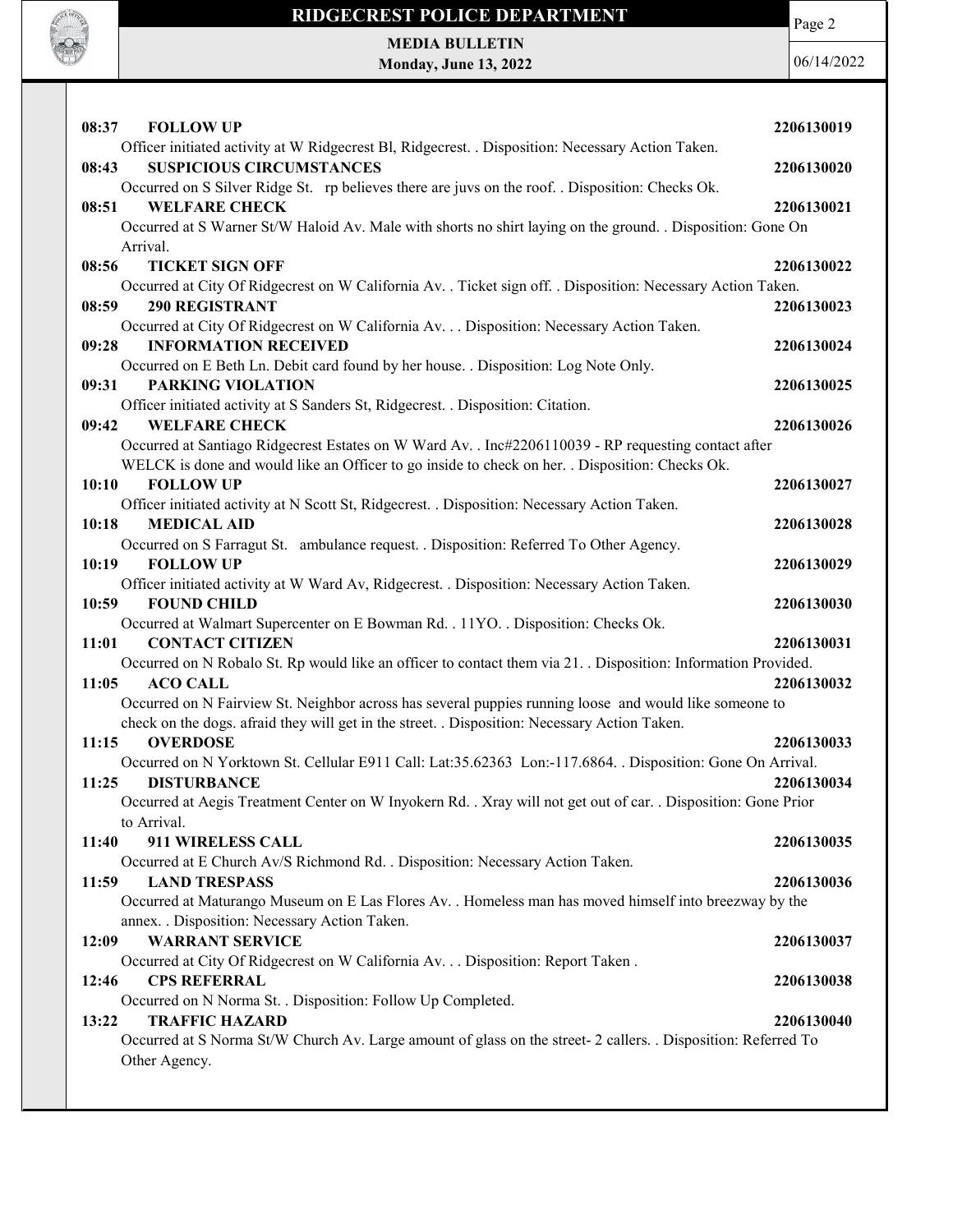

Page 3

MEDIA BULLETIN Monday, June 13, 2022

| <b>MEDICAL AID</b><br>13:30                                                                                                                                                                                      | 2206130041 |
|------------------------------------------------------------------------------------------------------------------------------------------------------------------------------------------------------------------|------------|
| Occurred on S Silver Ridge St. Cellular E911 Call:                                                                                                                                                               |            |
| Service Class: WPH2 MEDAID. . Disposition: Referred To Other Agency.                                                                                                                                             |            |
| <b>FRAUDULENT REPORT</b><br>13:38                                                                                                                                                                                | 2206130042 |
| Occurred on W Alice Av. RP WOULD LIKE TO FILE FRAUD ON A DEBIT CARD. . Disposition: Information                                                                                                                  |            |
| Received.                                                                                                                                                                                                        |            |
| 14:00<br>PROPERTY DAMAGE ONLY TC                                                                                                                                                                                 | 2206130043 |
| Occurred at Wienerschnitzel/Tastee Freeze on S China Lake Bl. . RP states she was hit from behind at china                                                                                                       |            |
| lake/rader about an hour ago- wants to file a report only via 21. . Disposition: Necessary Action Taken.                                                                                                         |            |
| <b>TRAFFIC STOP</b><br>14:07                                                                                                                                                                                     | 2206130044 |
| Officer initiated activity at N China Lake Bl/W French Av, Ridgecrest. . Disposition: Warning (Cite/Verbal).                                                                                                     |            |
| <b>TRAFFIC STOP</b><br>14:07                                                                                                                                                                                     | 2206130045 |
| Officer initiated activity at W French Av, Ridgecrest. (Hundred block.). . Disposition: Duplicate Call Entered.                                                                                                  |            |
| <b>CODE VIOLATION</b><br>14:13                                                                                                                                                                                   | 2206130046 |
| Occurred on W Robertson Av. . Disposition: Report Taken.                                                                                                                                                         |            |
| <b>HIT AND RUN - NON INJURY</b><br>14:45                                                                                                                                                                         | 2206130047 |
| Occurred at Walmart Supercenter on E Bowman Rd. . Driver hit RP's vehicle then went inside the store-see RP                                                                                                      |            |
| by the grocery doors. . Disposition: Necessary Action Taken.                                                                                                                                                     |            |
| 14:46<br><b>LAND TRESPASS</b>                                                                                                                                                                                    | 2206130048 |
| Occurred on S Richmond Rd. Rp would like his son's friend to be trespassed from his property. Has asked<br>multiple times for him to leave and he keeps coming back. He is still on site. . Disposition: Warning |            |
| (Cite/Verbal).                                                                                                                                                                                                   |            |
| <b>EXTRA PATROL</b><br>15:00                                                                                                                                                                                     | 2206130049 |
| Occurred on N Sierra View St. Requested extra patrols. . Disposition: Necessary Action Taken.                                                                                                                    |            |
| <b>EXTRA PATROL</b><br>15:00                                                                                                                                                                                     | 2206130050 |
| Occurred on E White Oak Dr. RP request extra patrols due to suspicious people. . Disposition: Necessary                                                                                                          |            |
| Action Taken.                                                                                                                                                                                                    |            |
| 15:06<br><b>BE ON THE LOOKOUT</b>                                                                                                                                                                                | 2206130051 |
| Occurred on E Sydnor Av. Elderly WMA/white hair/green shirt/blu shorts in wheelchair left at 1403 after being                                                                                                    |            |
| discharged. Concerned for subj's welfare in the heat. Cancelled prior to dispatch. Subj located, c4. .                                                                                                           |            |
| Disposition: Cancelled by RP.                                                                                                                                                                                    |            |
| <b>INFORMATION RECEIVED</b><br>15:16                                                                                                                                                                             | 2206130052 |
| Occurred on W Moyer Av. Info rec. . Disposition: Information Received.                                                                                                                                           |            |
| 15:22<br><b>MEDICAL AID</b>                                                                                                                                                                                      | 2206130053 |
| Occurred on E Ridgecrest Bl. Cellular E911 Call:                                                                                                                                                                 |            |
| Service Class: WPH2 MEDAID. . Disposition: Referred To Other Agency.                                                                                                                                             |            |
| <b>WELFARE CHECK</b><br>15:36                                                                                                                                                                                    | 2206130054 |
| Occurred on W Denise Av. Older man sitting in his car with no AC -RP says his face is very red. . Disposition:                                                                                                   |            |
| Checks Ok.                                                                                                                                                                                                       |            |
| <b>CONTACT CITIZEN</b><br>15:36                                                                                                                                                                                  | 2206130055 |
| Occurred at City Of Ridgecrest on W California Av. . RP IS ANGRY. . Disposition: Necessary Action Taken.                                                                                                         |            |
| 911 WIRELESS CALL<br>15:43                                                                                                                                                                                       | 2206130056 |
| Occurred at City Of Ridgecrest on W California Av. . Cellular E911 Call:                                                                                                                                         |            |
| Service Class: WPH2 Open Line, silence. . Disposition: Necessary Action Taken.                                                                                                                                   |            |
| <b>VEHICLE RELEASE</b><br>15:57                                                                                                                                                                                  | 2206130057 |
| Occurred at City Of Ridgecrest on W California Av. . IN LOBBY 22-1915. . Disposition: Necessary Action<br>Taken.                                                                                                 |            |
|                                                                                                                                                                                                                  |            |
|                                                                                                                                                                                                                  |            |
|                                                                                                                                                                                                                  |            |
|                                                                                                                                                                                                                  |            |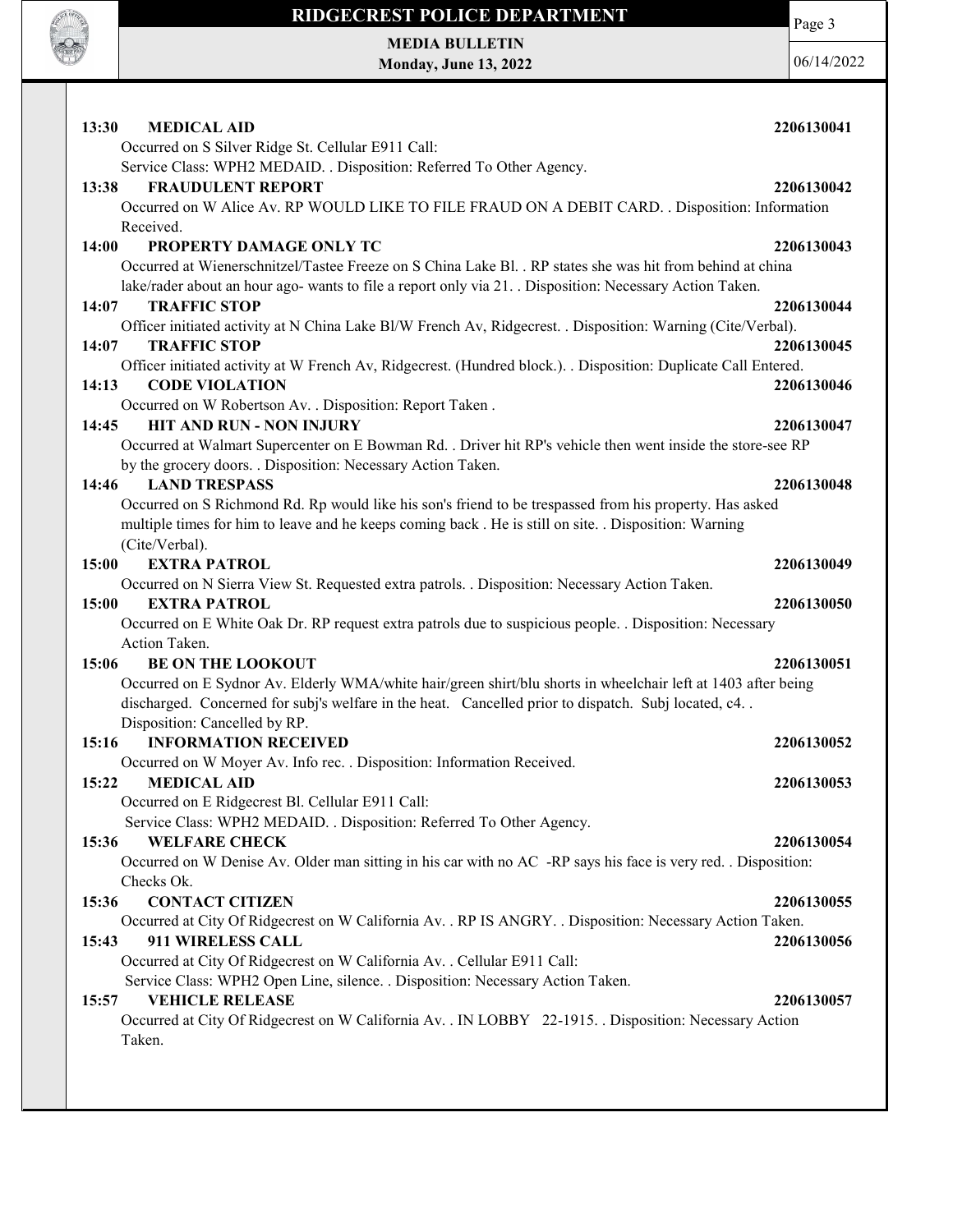

MEDIA BULLETIN Monday, June 13, 2022 Page 4

| 16:00 | <b>EXTRA PATROL</b>                                                                                                                     | 2206130058 |
|-------|-----------------------------------------------------------------------------------------------------------------------------------------|------------|
|       | Occurred on N Capehart Ct. Would like extra patrol tonight. . Disposition: Information Received.                                        |            |
| 16:25 | <b>BATTERY REPORT</b><br>Occurred at Ridgecrest Regional Hospital on N China Lake Bl. . Occurred 6/5/2022. In ER. . Disposition: Report | 2206130059 |
|       | Taken.                                                                                                                                  |            |
| 16:42 | <b>FOUND PROPERTY</b>                                                                                                                   | 2206130060 |
|       | Occurred at City Of Ridgecrest on W California Av. . RP found a bag full of tools. . Disposition: Information                           |            |
|       | Received.                                                                                                                               |            |
| 16:51 | <b>FOLLOW UP</b>                                                                                                                        | 2206130061 |
|       | Officer initiated activity at Albertson's #6376, N Norma St, Ridgecrest. F/U to BHS call from this morning                              |            |
|       | Disposition: Unable To Locate.                                                                                                          |            |
| 17:19 | <b>ACO CALL</b>                                                                                                                         | 2206130062 |
|       | Occurred at City Of Ridgecrest on W California Av. . At station w found black kitten. . Disposition: Necessary                          |            |
|       | Action Taken.                                                                                                                           |            |
| 17:24 | <b>SUSPICIOUS CIRCUMSTANCES</b>                                                                                                         | 2206130063 |
|       | Occurred at Big 5 Sporting Goods on N China Lake Bl. . RP states he spotted a safe about 3' or 4' behind Big 5.                         |            |
|       | . Disposition: Necessary Action Taken.                                                                                                  |            |
| 17:37 | <b>CONTACT CITIZEN</b>                                                                                                                  | 2206130064 |
|       | Occurred at City Of Ridgecrest on W California Av. . RP in lobby/states she has additional information to                               |            |
|       | submit regarding a previous report of stolen items. . Disposition: Report Taken.                                                        |            |
| 17:46 | <b>FOLLOW UP</b>                                                                                                                        | 2206130065 |
| 17:55 | Officer initiated activity at E Ridgecrest Bl, Ridgecrest. . Disposition: Negative Contact.<br><b>WARRANT ARREST</b>                    | 2206130066 |
|       | Occurred at Albertson's #6376 on N Norma St. . Blk Honda van possibly stealing electricity from east side of                            |            |
|       | store near water dispensing machine. Male driver ran extension cord from behind the machine to something                                |            |
|       | that looked like drums possibly.                                                                                                        |            |
|       | SA/Cook, Brian 3/21/88 RM056103A/\$500/VC 12500(A) cited/rel'd. . Disposition: Arrest Made.                                             |            |
| 18:07 | <b>VANDALISM REPORT</b>                                                                                                                 | 2206130067 |
|       | Occurred at Dutch Brothers on S China Lake Bl. . RP states she wants to report damage to her car from a                                 |            |
|       | nail/has a chip in windshield. . Disposition: Information Provided.                                                                     |            |
| 18:11 | 911 HANG UP                                                                                                                             | 2206130068 |
|       | Occurred at City Of Ridgecrest on W California Av. . Cellular E911 Call: Service Class: W911 hang up//on                                |            |
|       | callback male subj stated misdial. . Disposition: Log Note Only.                                                                        |            |
| 18:29 | <b>VANDALISM REPORT</b>                                                                                                                 | 2206130069 |
|       | Occurred on W Langley Av. Rp states neighbor came to her house and busted out some windows and started                                  |            |
|       | a fight with her bf. subj is no longer on scene but is at his house looking for something.                                              |            |
|       | SA/Wallace, Adam 10/12/77 chgs/PC 245(A)(1); PC 594 x3; HS 11377(A) booked CRF. . Disposition: Arrest                                   |            |
|       | Made.                                                                                                                                   |            |
| 18:33 | <b>MEDICAL AID</b>                                                                                                                      | 2206130070 |
|       | Occurred on E California Av. Service Class: VOIP ambulance request. . Disposition: Assisted.                                            |            |
| 18:44 | 911 HANG UP                                                                                                                             | 2206130071 |
|       | Occurred at City Of Ridgecrest on W California Av. . Cellular E911 Call: Service Class: WPH2 hang up//unable                            |            |
|       | to call back. . Disposition: Log Note Only.                                                                                             |            |
| 18:55 | <b>WELFARE CHECK</b>                                                                                                                    | 2206130072 |
|       | Occurred on W Upjohn Av. Rp states when she pulled into the park she noticed a female juv on the corner on                              |            |
| 19:11 | the sidewalk laying down with a bunch of bags near her. . Disposition: Unable To Locate.<br><b>MEDICAL AID</b>                          | 2206130073 |
|       | Occurred at S Richmond Rd/E Ridgecrest Bl. Cellular E911 Call: Service Class: W911 ambulance request. .                                 |            |
|       |                                                                                                                                         |            |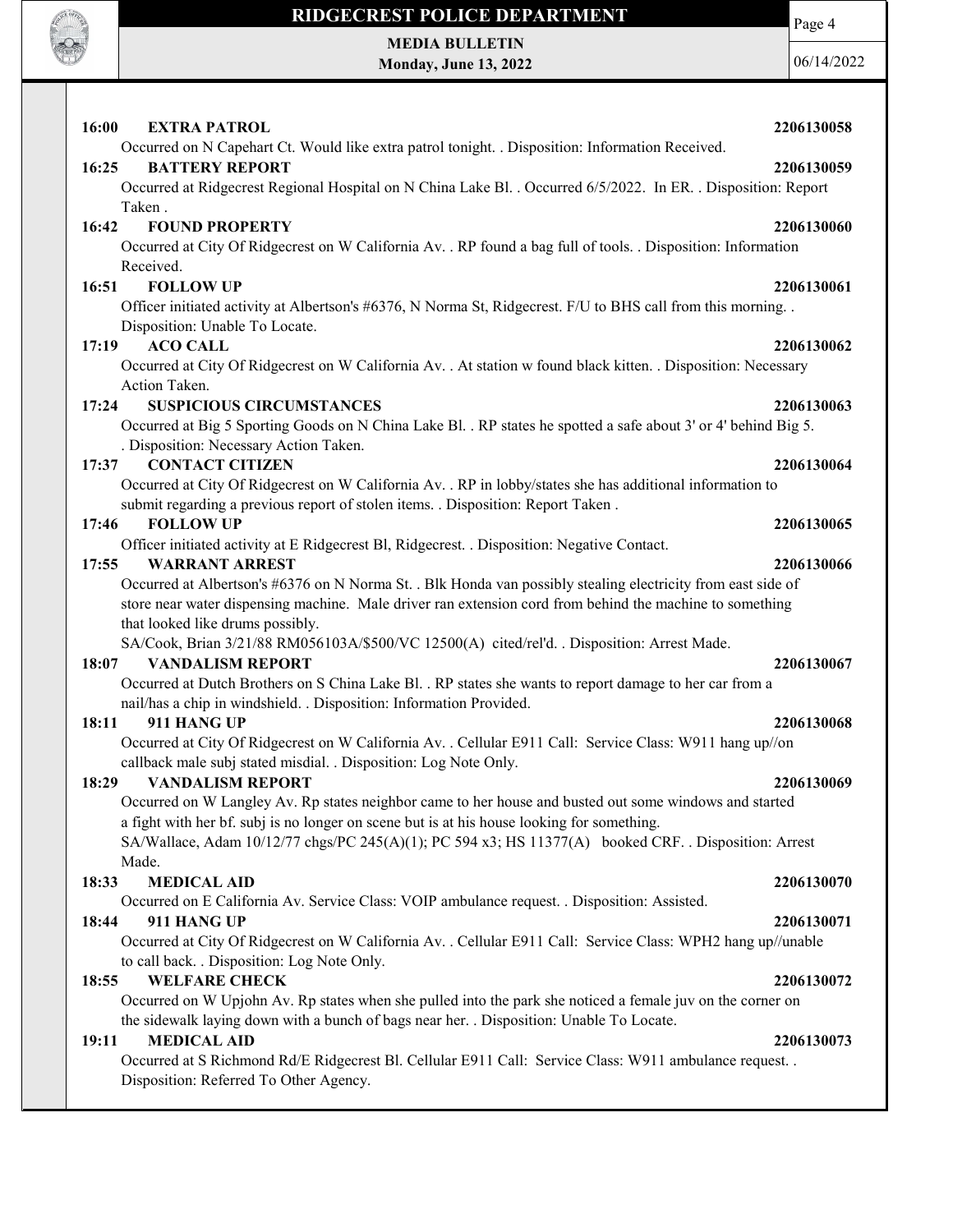

Page 5

| 19:19<br>DISTURBANCE - MUSIC                                                                                       | <i>22</i> 00130074 |
|--------------------------------------------------------------------------------------------------------------------|--------------------|
| Occurred at W Reeves Av/N Norma St. Loud music. . Disposition: Necessary Action Taken.                             |                    |
| 19:16<br><b>ACO CALL</b>                                                                                           | 2206130075         |
| Occurred at Albertson's #6376 on N Norma St. . Rp states male subj left dog in the car with windows rolled up. .   |                    |
| Disposition: Unable To Locate.                                                                                     |                    |
| <b>ASSIST OTHER DEPARTMENT</b><br>19:26                                                                            | 2206130076         |
| Occurred on S Sanders St. Rp requesting AOD. . Disposition: Assisted.                                              |                    |
| 19:33<br><b>ACO CALL</b>                                                                                           | 2206130077         |
| Occurred at Dog Park on E French Av. . Rp states people are leaving food in the park. rp concerned the food        |                    |
| might be poisoned. rp requesting extra patrols at night. . Disposition: Information Received.                      |                    |
| <b>FOLLOW UP</b><br>20:09                                                                                          | 2206130078         |
| Officer initiated activity at Kwik Serv, N Norma St, Ridgecrest. . Disposition: Follow Up Completed.               |                    |
| PRISONER TRANSPORT<br>20:20                                                                                        | 2206130079         |
| Officer initiated activity at City Of Ridgecrest, W California Av, Ridgecrest. . Disposition: Necessary Action     |                    |
|                                                                                                                    |                    |
| Taken.                                                                                                             |                    |
| 20:33<br><b>WARRANT ARREST</b>                                                                                     | 2206130080         |
| Officer initiated activity at W Ward Av, Ridgecrest. (Hundred block.) male subj laying on the curb                 |                    |
| SA/Johnson, John Jeffrey 10/20/88 RM055247A/\$2k/HS 11377(A) cited/rel'd. . Disposition: Arrest Made.              |                    |
| <b>TRAFFIC STOP</b><br>20:34                                                                                       | 2206130081         |
| Officer initiated activity at W Las Flores Av, Ridgecrest. (Hundred block.). . Disposition: Warning (Cite/Verbal). |                    |
| <b>BURGLARY ALARM</b><br>20:48                                                                                     | 2206130082         |
| Occurred at Alta One Federal Credit Union on S China Lake Bl. . Commercial burg. . Disposition: False Alarm.       |                    |
| <b>WELFARE CHECK</b><br>20:57                                                                                      | 2206130083         |
| Occurred on S Abigail St. Rp requesting a welck on household. rp is concerned for daughters safety                 |                    |
| Disposition: Necessary Action Taken.                                                                               |                    |
| <b>LAND TRESPASS</b><br>20:58                                                                                      | 2206130084         |
| Occurred at Best Western China Lake Inn on S China Lake Bl. . White male subj walking around the alleyway          |                    |
| jumping fences. hoodie and carrying a big bag on his back. . Disposition: Unable To Locate.                        |                    |
| <b>CONTACT CITIZEN</b><br>21:14                                                                                    | 2206130085         |
| Occurred at City Of Ridgecrest on W California Av. . Call rp. rp stated that he needed to speak to P8 FU 22-134.   |                    |
| . Disposition: Information Received.                                                                               |                    |
| <b>CONTACT CITIZEN</b><br>21:24                                                                                    | 2206130086         |
| Occurred at City Of Ridgecrest on W California Av. . Call rp. rp requesting to have P8 call her regarding her ex   |                    |
| husband. rp states she believes that her ex husband is in town driving a black Chevy. . Disposition:               |                    |
| Information Received.                                                                                              |                    |
| <b>FOLLOW UP</b><br>22:04                                                                                          | 2206130087         |
| Officer initiated activity at W Wilson Av, Ridgecrest. 21-28. . Disposition: Negative Contact.                     |                    |
| <b>ILLEGAL FIREWORKS</b><br>22:11                                                                                  | 2206130088         |
| Occurred on N Gold Canyon Dr. (Hundred block.) aerial fireworks. . Disposition: Quiet On Arrival.                  |                    |
| <b>PATROL CHECK</b><br>22:21                                                                                       | 2206130089         |
| Officer initiated activity at Burroughs High School, E French Av, Ridgecrest. . Disposition: Checks Ok.            |                    |
| <b>RUNAWAY/OUT OF CONTROL JUVENILE</b><br>22:41                                                                    | 2206130090         |
| Occurred on W Upjohn Av. Rp states 15 yo daughter left the residence and does not know what time she left          |                    |
| or what she is wearing. . Disposition: Necessary Action Taken.                                                     |                    |
| <b>DISTURBANCE - MUSIC</b><br>22:42                                                                                | 2206130091         |
| Occurred on W Boston Av. Loud music. . Disposition: Warning (Cite/Verbal).                                         |                    |
|                                                                                                                    |                    |
|                                                                                                                    |                    |
| <b>EXTRA PATROL</b><br>23:00                                                                                       | 2206130092         |
| Occurred on N Sierra View St. Requested extra patrols. . Disposition: Log Note Only.                               |                    |